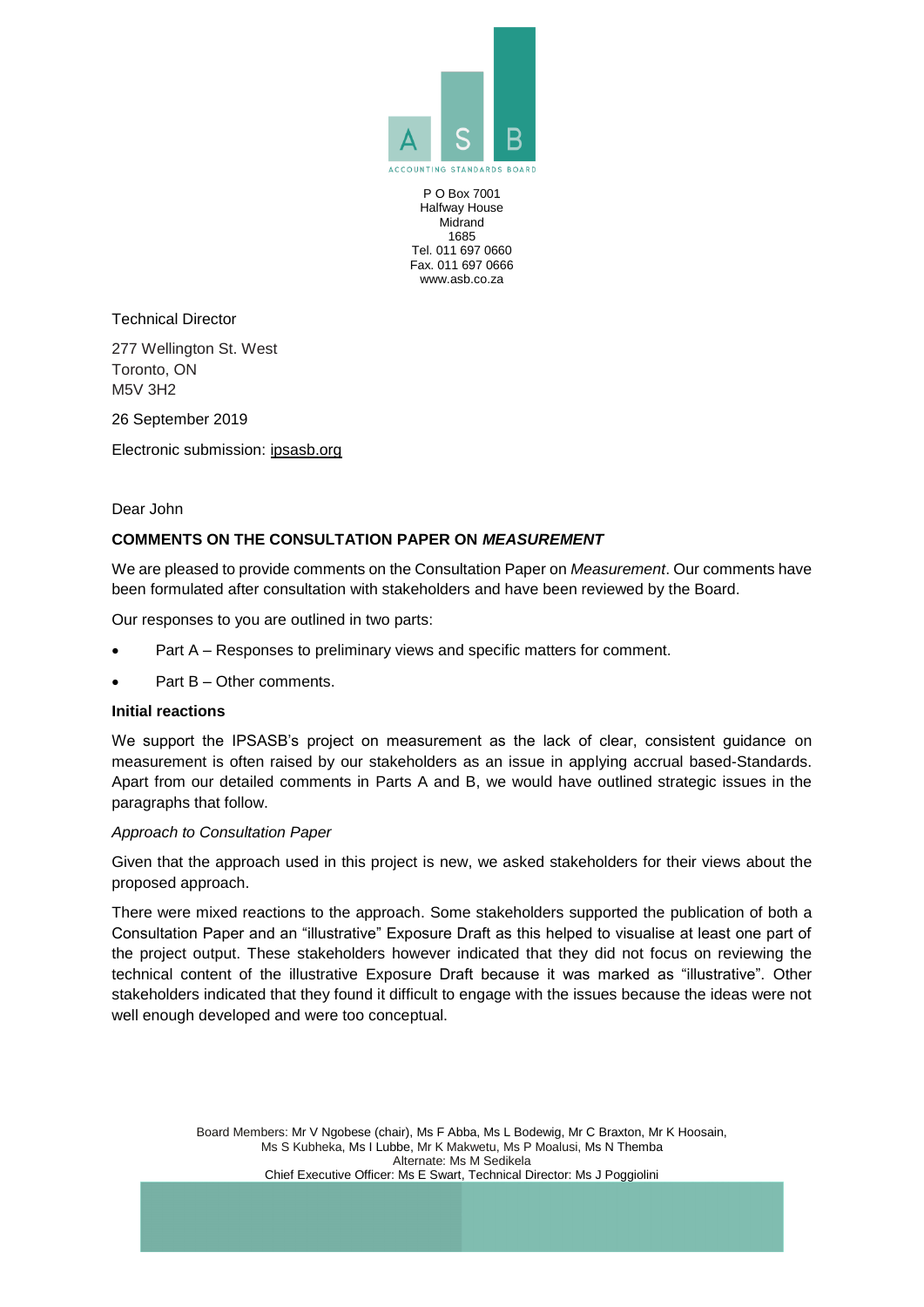## *Illustrative Exposure Draft*

Based on the observations from stakeholders on the approach and other feedback received, we suggest that a detailed technical review be undertaken of the illustrative Exposure Draft to refine the concepts and to ensure there are no inconsistencies between the Appendices.

It was also observed that the styles of writing vary from Appendix to Appendix, which may be a consequence of using different sources of information to develop the illustrative Exposure Draft. Stakeholders noted that the structure and style of writing, language etc. should be consistent with the existing suite of IPSAS.

## *Use of material from the Conceptual Framework*

Material has been included from the Conceptual Frameworks of either the IPSASB or the IASB in the illustrative Exposure Draft. This material is often too "conceptual" to be of value in a potential IPSAS intended to explain the application of specific measurement bases. Specific examples are provided in Parts A and B of our comments.

## *Link with infrastructure assets and heritage*

The IPSASB has two key projects on its work plan where issues are likely to arise related to the measurement of assets and liabilities, i.e. heritage and infrastructure assets. Most of the accounting issues that arise in these topics relate to measurement and it is therefore critical that guidance is provided. The IPSASB should consider how it provides guidance on these areas based on some of the preliminary views expressed in this Consultation Paper, i.e. that the IPSAS on *Measurement* will only provide generic guidance and transaction specific guidance is located elsewhere.

## *Fair value, market value and replacement cost*

We are concerned about how fair value, market value and replacement cost are going to be used to measure assets and liabilities.

## Use of fair value

- At present, the IPSASB's *Conceptual Framework for General Purpose Financial Reports in the Public Sector* does not include 'fair value' as defined in IFRS 13 on *Fair Value Measurement* as a measurement basis.
- We agree that, in order to maintain alignment with International Financial Reporting Standards, the IPSASB needs to include 'fair value' in its literature. However, we question how it will be used and its interaction with other measurement bases such as 'market value' and 'replacement cost'.
- Fair value, as defined in IFRS 13 is an exit-based measure of assets and liabilities. It is therefore only likely to be relevant when measuring the financial capacity of assets.
- Given our limited support for the use of fair value in IPSAS, this would impact on the modification of IFRS Standards when they are developed as an IPSAS. This would particularly be the case where an IFRS Standard proposes using fair value to measure the 'operational capacity' of an asset. As a result, there may be some need for divergence from IFRS regarding the use of fair value.

## Fair value and market value

- At present, the suite of IPSAS recognises assets acquired in non-exchange transactions at 'fair value'. The current definition of 'fair value' in IPSAS could be either an entry or an exit value, which makes it relevant to measuring assets (and liabilities) that are being acquired or sold.
- The current definition of 'fair value' in the suite of IPSAS is consistent with the definition of 'market value' in the IPSASB's Conceptual Framework. In deciding whether to retain 'market value' or replace it with 'fair value', the IPSASB would need to establish (a) whether or when entry values are required, and (b) whether market value or an alternative measurement basis should be used.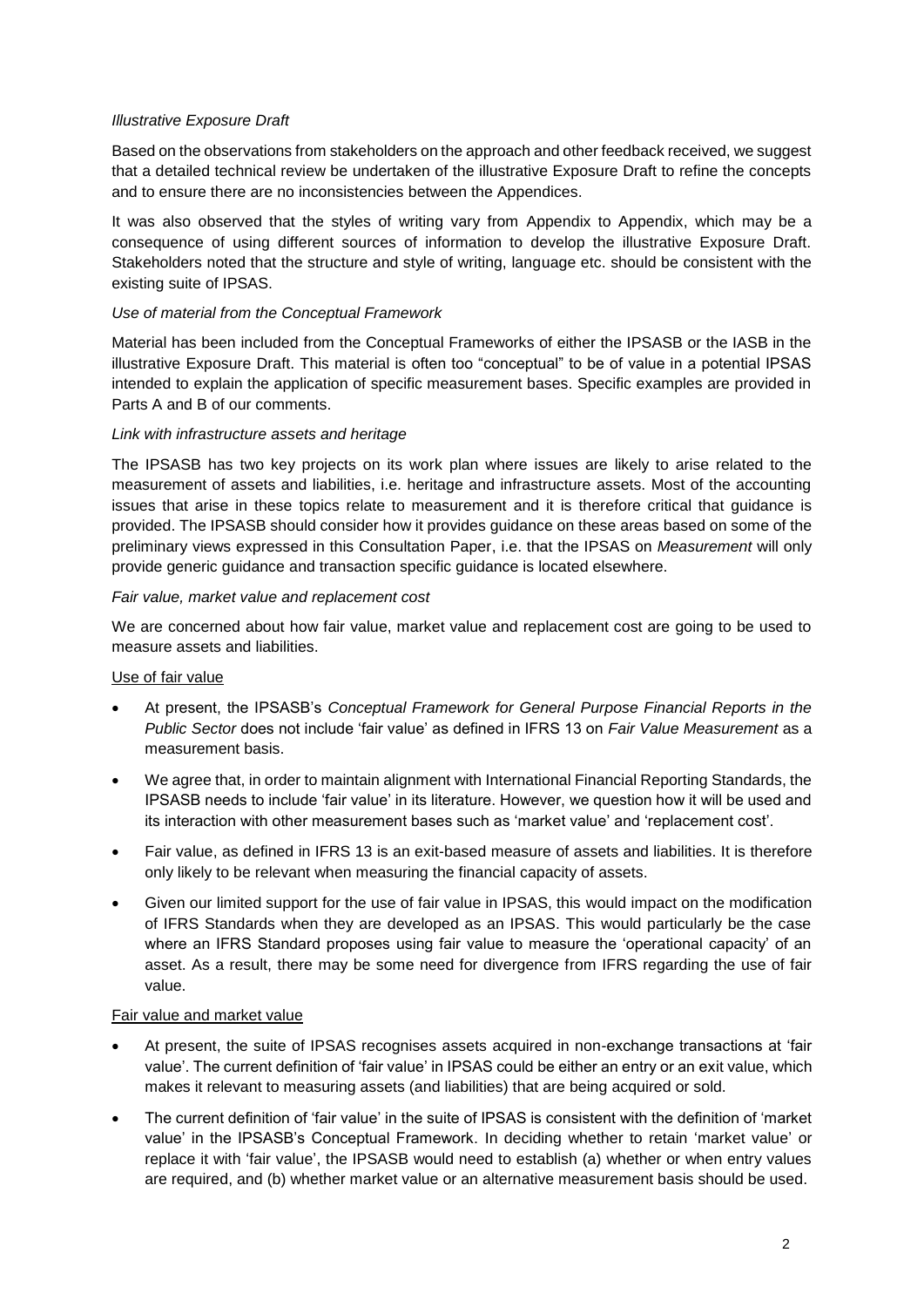• We believe there is a need to use entry values for the initial recognition of assets received, or liabilities assumed, in non-exchange transactions. Other situations may also exist and the IPSASB should fully analyse when other situations may require the use of entry values. While using market value for the initial recognition of non-exchange transactions may be appropriate, we believe having both 'fair value' (as defined in IFRS 13) and 'market value' in the Conceptual Framework/suite of IPSASs is likely to be highly confusing for preparers and users. We would therefore support deleting 'market value'. As an alternative measurement basis where entry values are needed, it may be appropriate to use 'replacement cost' rather than 'fair value', particularly as the initial measurement for non-exchange transactions.

### Replacement cost as a measurement basis and an approach to determine fair value

- At present, 'replacement cost' is identified as a measurement basis in the Conceptual Framework and the illustrative Exposure Draft. 'Replacement cost' is also the basis used when applying the 'cost approach' in determining fair value in IFRS 13.
- We do not believe that replacement cost can be used as a measurement basis and as a measurement approach means of calculating fair value.
- The 'cost approach' in IFRS 13 (which is measured using replacement cost) is most commonly used in measuring non-monetary assets such as infrastructure. These assets are likely to be held for their operational capacity rather than their financial capacity. In line with our proposal above, we are of the view that fair value should only be used to measure financial capacity. As a result, it may not be necessary to include the 'cost approach' in the fair value guidance. We suggest removing the 'cost approach' from fair value.

## *Change management and education*

The potential change to having one IPSAS outlining measurement principles for a number of bases and the individual IPSAS outlining transaction specific Application Guidance represents a significant shift both in how preparers will use/interact with the IPSAS as well as apply the principles. The IPSASB should consider specific change management and education initiatives for the users of its Standards once the process has been completed.

## *Scope of project*

We note that the proposal is to exclude any specific disclosures from the IPSAS on *Measurement*. As there are transversal disclosures that will be necessary irrespective of the measurement basis applied, we believe that there may be merit in including these disclosures in the IPSAS on *Measurement*. The disclosures in IFRS 13 on *Fair Value Measurement* could be used as a basis.

## **General**

We continue to support the IPSASB's work in this area as providing clear guidance on the measurement of assets and liabilities will improve the quality of information available to users.

Should you have any queries regarding the comments outlined in our letter, please feel free to contact me.

Your sincerely

Hoppialler

Jeanine Poggiolini, Technical Director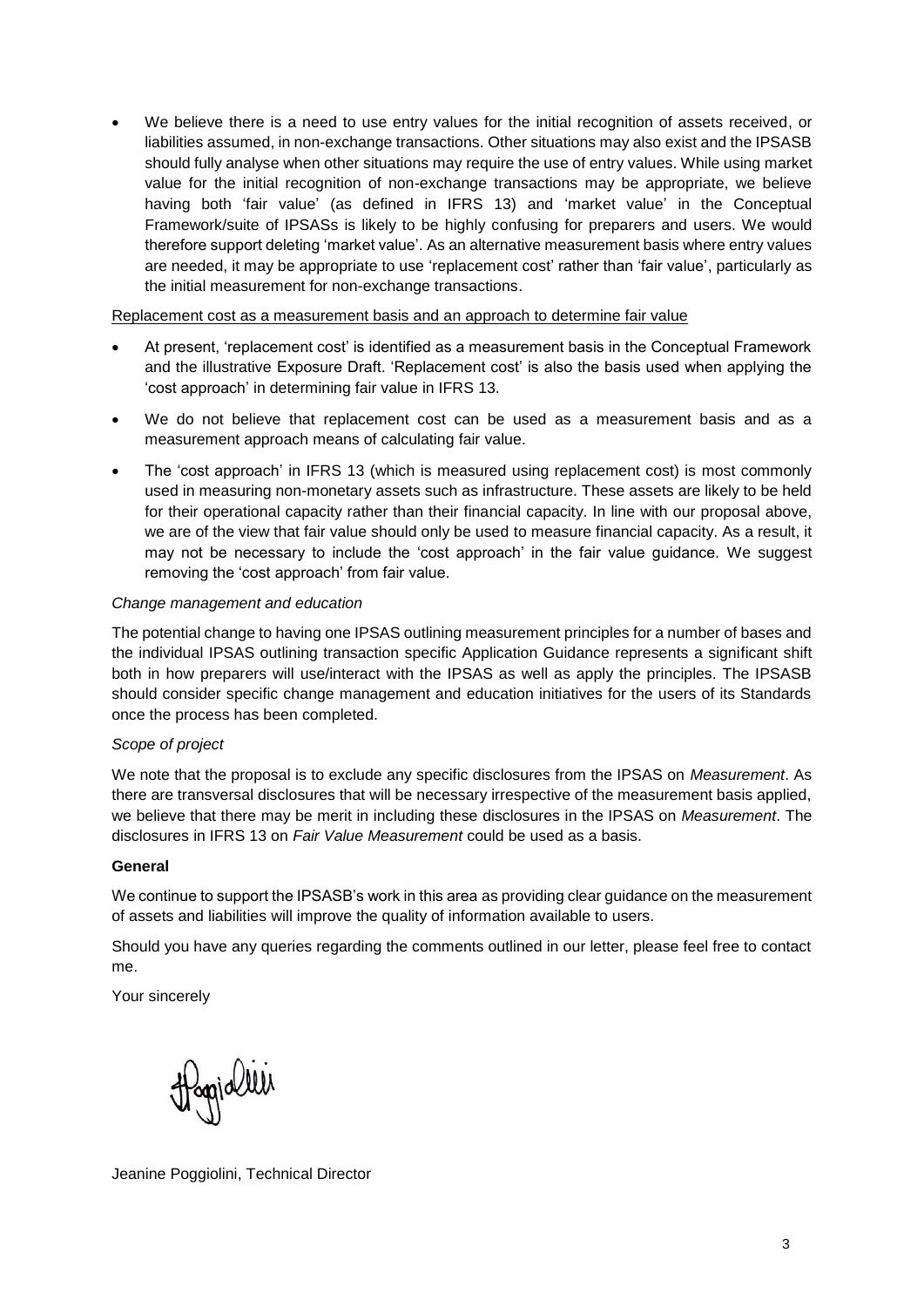## **PART A – RESPONSES TO PRELIMINARY VIEWS AND SPECIFIC MATTERS FOR COMMENT**

## **CHAPTER 2 – HOW HAS THE ILLUSTRATIVE ED BEEN DEVELOPED?**

### **Preliminary View 1 - Chapter 2 (following paragraph 2.6)**

The IPSASB's Preliminary View is that the fair value, fulfillment value, historical cost and replacement cost measurement bases require application guidance.

Do you agree with the IPSASB's Preliminary View?

If not, please provide your reasons, stating clearly which measurement bases should be excluded from, or added to, the list, and why.

PV1.1 We support the inclusion of fulfilment value, historical cost and replacement cost.

- For historical cost, the inclusion of the guidance in an IPSAS on *Measurement* is an opportunity to align the principles across the IPSAS and to reduce repeating concepts in different Standards when they are the same.
- For replacement cost, there has been a lack of comprehensive guidance in IPSAS which has led to diversity in practice and significant disagreements between accountants, engineers, valuers and auditors. The guidance would address the diversity in practice.
- PV1.2 Our concerns on the use of fair value are discussed in our response to Preliminary View 4.
- PV1.3 It would be useful for the IPSASB to communicate how or if the other measurement bases will be considered.

### **Preliminary View 2 - Chapter 2 (following paragraph 2.6)**

The IPSASB's Preliminary View is that the application guidance for the most commonly used measurement bases should be generic in nature in order to be applied across the IPSAS suite of standards. Transaction specific measurement guidance will be included in the individual standards providing accounting requirements and guidance for assets and liabilities.

Do you agree with the IPSASB's Preliminary View?

If not, please provide your reasons, and state what guidance should be included, and why.

- PV2.1 We support the view that generic guidance should be included in the IPSAS on *Measurement* and transaction specific guidance should be provided in the IPSAS dealing with a particular topic. We have specific comments on Appendix C and Appendix D on the distinction between generic and specific guidance.
- PV2.2 When reviewing the illustrative Exposure Draft, the Board should ensure that consistent terminology is used in the IPSAS on *Measurement* and other IPSAS. At present, some terminology is different as well as the style of writing.

## **Preliminary View 3 - Chapter 2 (following paragraph 2.10)**

The IPSASB's Preliminary View is that guidance on historical cost should be derived from existing text in IPSAS. The IPSASB has incorporated all existing text and considers Appendix C: Historical Cost - Application Guidance for Assets, to be complete.

Do you agree with the IPSASB's Preliminary View?

If not, please provide your reasons, stating clearly what you consider needs to be changed.

- PV3.1 In principle, we agree that the guidance on historical cost should be drawn from existing IPSAS.
- PV3.2 We question the interaction between the guidance in the illustrative Exposure Draft and the existing IPSAS on *Intangible Assets.* Paragraph C18 specifically refers to intangible assets and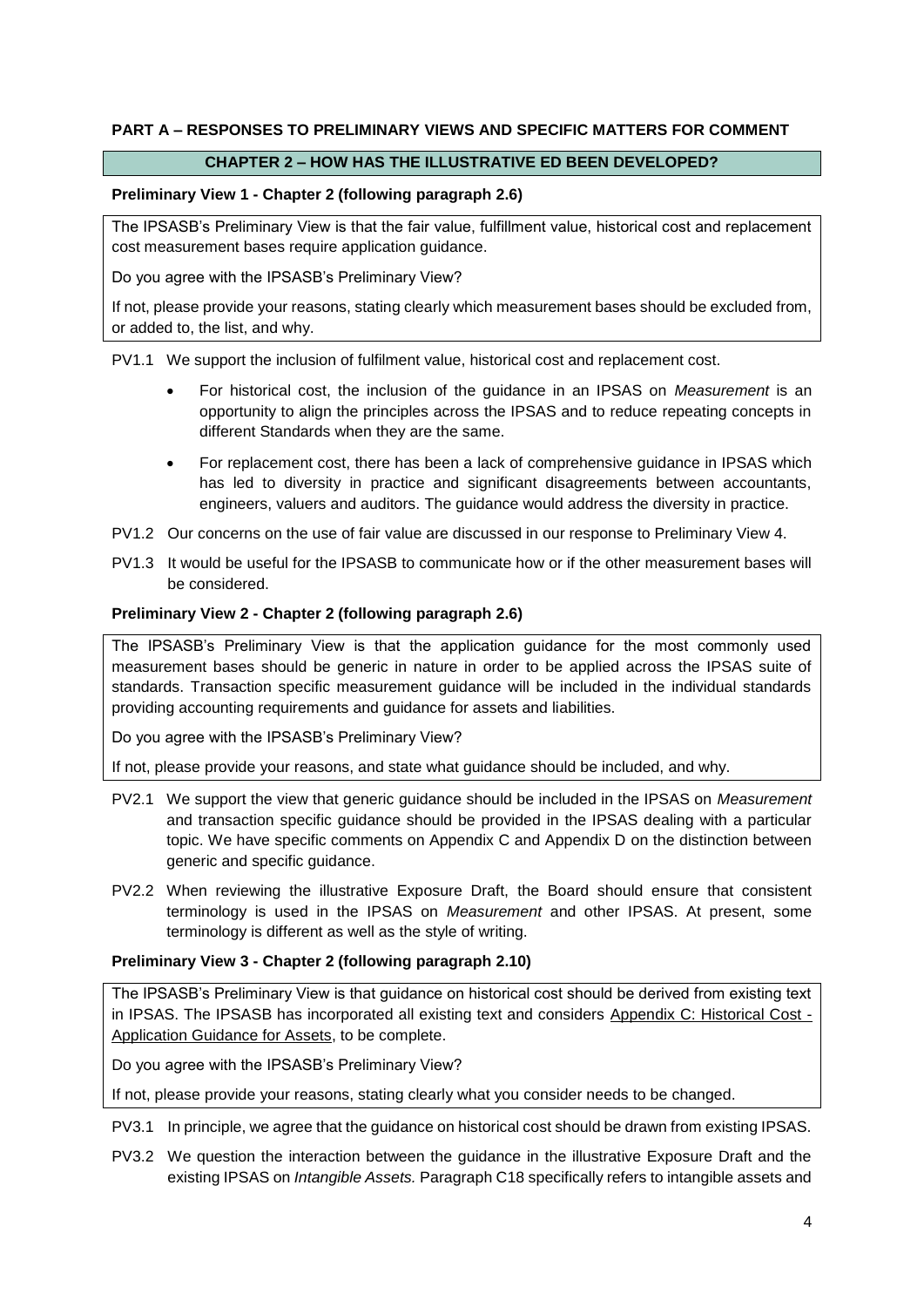the treatment of development costs. We question if this is consistent with the idea that the IPSAS on *Measurement* would deal with generic principles and the specific treatment of transactions in the individual IPSAS.

- PV3.3 We question the guidance in paragraphs C7 to C19. It seems to be written as a 'guidance manual' rather than clearly articulating principles for when costs are capitalised to the cost of an asset or not. In particular, the discussions on the capitalisation of costs based on how an asset is acquired seems to provide guidance rather than clear principles that could be applied to a range of scenarios. Only the text that clearly articulates a principle should be retained.
- PV3.4 We question the need for amortised cost in the 'historical cost' chapter. While we appreciate that there is a view that amortised cost may depict a cost measure, it is not defined in the same way as 'historical cost' in the definitions section of the illustrative Exposure Draft and paragraph C1. The paragraphs – which are drawn from the IASB's Conceptual Framework – are too generic to be of any value in an IPSAS outlining the detailed application of the measurement bases.
- PV3.5 Some stakeholders questioned whether amortised cost is always a historical measure. If amortised cost is calculated on a variable rate instrument where the rate resets to a market rate at specified intervals, the amortised cost may be closer to a 'current' measure.

## **Preliminary View 4 - Chapter 2 (following paragraph 2.16)**

The IPSASB's Preliminary View is that fair value guidance should be aligned with IFRS 13, taking into account public sector financial reporting needs and the special characteristics of the public sector. The IPSASB considers Appendix A: Fair Value - Application Guidance, to be complete.

Do you agree with the IPSASB's Preliminary View?

If not, please provide your reasons, stating clearly what you consider needs to be changed.

- PV4.1 We support the approach taken to develop the guidance on fair value. We do however have concerns about the use of fair value.
- PV4.2 *Fair value, market value and replacement cost*

We are concerned about how fair value, market value and replacement cost are going to be used to measure assets and liabilities.

#### Use of fair value

- At present, the IPSASB's *Conceptual Framework for General Purpose Financial Reports in the Public Sector* does not include 'fair value' as defined in IFRS 13 on *Fair Value Measurement* as a measurement basis.
- We agree that, in order to maintain alignment with International Financial Reporting Standards, the IPSASB needs to include 'fair value' in its literature. However, we question how it will be used and its interaction with other measurement bases such as 'market value' and 'replacement cost'.
- Fair value, as defined in IFRS 13 is an exit-based measure of assets and liabilities. It is therefore only likely to be relevant when measuring the financial capacity of assets.
- Given our limited support for the use of fair value in IPSAS, this would impact on the modification of IFRS Standards when they are developed as an IPSAS. This would particularly be the case where an IFRS Standard proposes using fair value to measure the 'operational capacity' of an asset. As a result, there may be some need for divergence from IFRS regarding the use of fair value.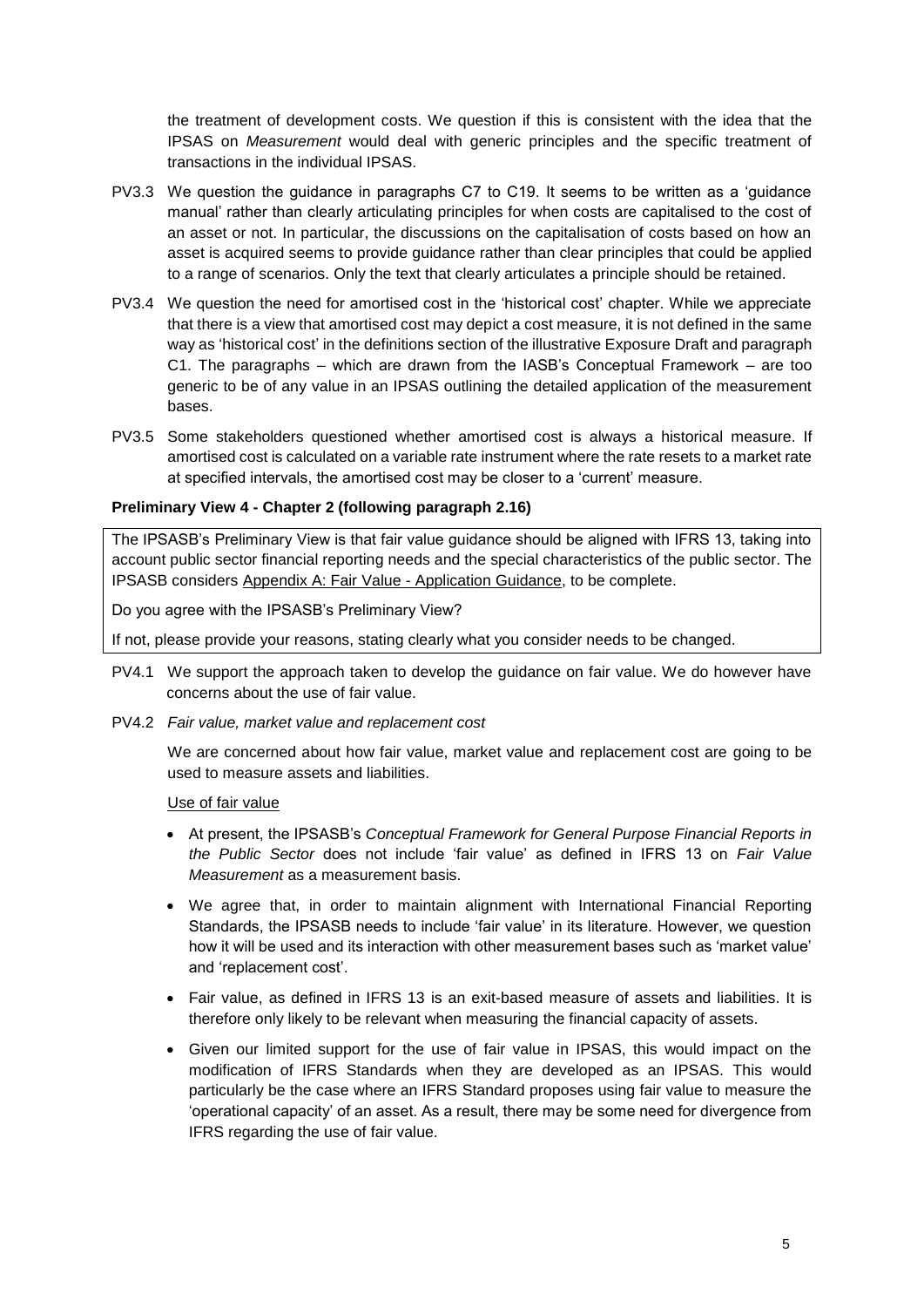### Fair value and market value

- At present, the suite of IPSAS recognises assets acquired in non-exchange transactions at 'fair value'. The current definition of 'fair value' in IPSAS could be either an entry or an exit value, which makes it relevant to measuring assets (and liabilities) that are being acquired or sold.
- The current definition of 'fair value' in the suite of IPSAS is consistent with the definition of 'market value' in the IPSASB's Conceptual Framework. In deciding whether to retain 'market value' or replace it with 'fair value', the IPSASB would need to establish (a) whether or when entry values are required, and (b) whether market value or an alternative measurement basis should be used.
- We believe there is a need to use entry values for the initial recognition of assets received, or liabilities assumed, in non-exchange transactions. Other situations may also exist and the IPSASB should fully analyse when other situations may require the use of entry values. While using market value for the initial recognition of non-exchange transactions may be appropriate, we believe having both 'fair value' (as defined in IFRS 13) and 'market value' in the Conceptual Framework/suite of IPSASs is likely to be highly confusing for preparers and users. We would therefore support deleting 'market value'. As an alternative measurement basis where entry values are needed, it may be appropriate to use 'replacement cost' rather than 'fair value', particularly as the initial measurement for nonexchange transactions.

### Replacement cost as a measurement basis and an approach to determine fair value

- At present, 'replacement cost' is identified as a measurement basis in the Conceptual Framework and the illustrative Exposure Draft. 'Replacement cost' is also the basis used when applying the 'cost approach' in determining fair value in IFRS 13.
- We do not believe that replacement cost can be used as a measurement basis and as a measurement approach means of calculating fair value.
- The 'cost approach' in IFRS 13 (which is measured using replacement cost) is most commonly used in measuring non-monetary assets such as infrastructure. These assets are likely to be held for their operational capacity rather than their financial capacity. In line with our proposal above, we are of the view that fair value should only be used to measure financial capacity. As a result, it may not be necessary to include the 'cost approach' in the fair value guidance. We suggest removing the 'cost approach' from fair value.

## **Preliminary View 5 - Chapter 2 (following paragraph 2.28)**

The IPSASB's Preliminary View is that fulfilment value guidance should be based on the concepts developed in the Conceptual Framework, expanded for application in IPSAS. The IPSASB considers Appendix B: Fulfilment Value - Application Guidance, to be complete.

Do you agree with the IPSASB's Preliminary View?

If not, please provide your reasons, stating clearly what you consider needs to be changed.

- PV5.1 In principle we agree with using the principles in the Conceptual Framework, we do however have concerns about paragraphs B10 and B11.
- PV5.2 Paragraph B10 indicates that the costs of contracting with an external party are only relevant where employing a contractor is the least costly means of fulfilling the obligation. It could be onerous to determine what the potential cost would be to settle the liability internally and seems impractical if an entity is not able to fulfil the obligation using internal capacity. The measurement of liabilities on this basis also does not appear to provide users of the financial statements with relevant information as the entity will record a liability at a lower amount when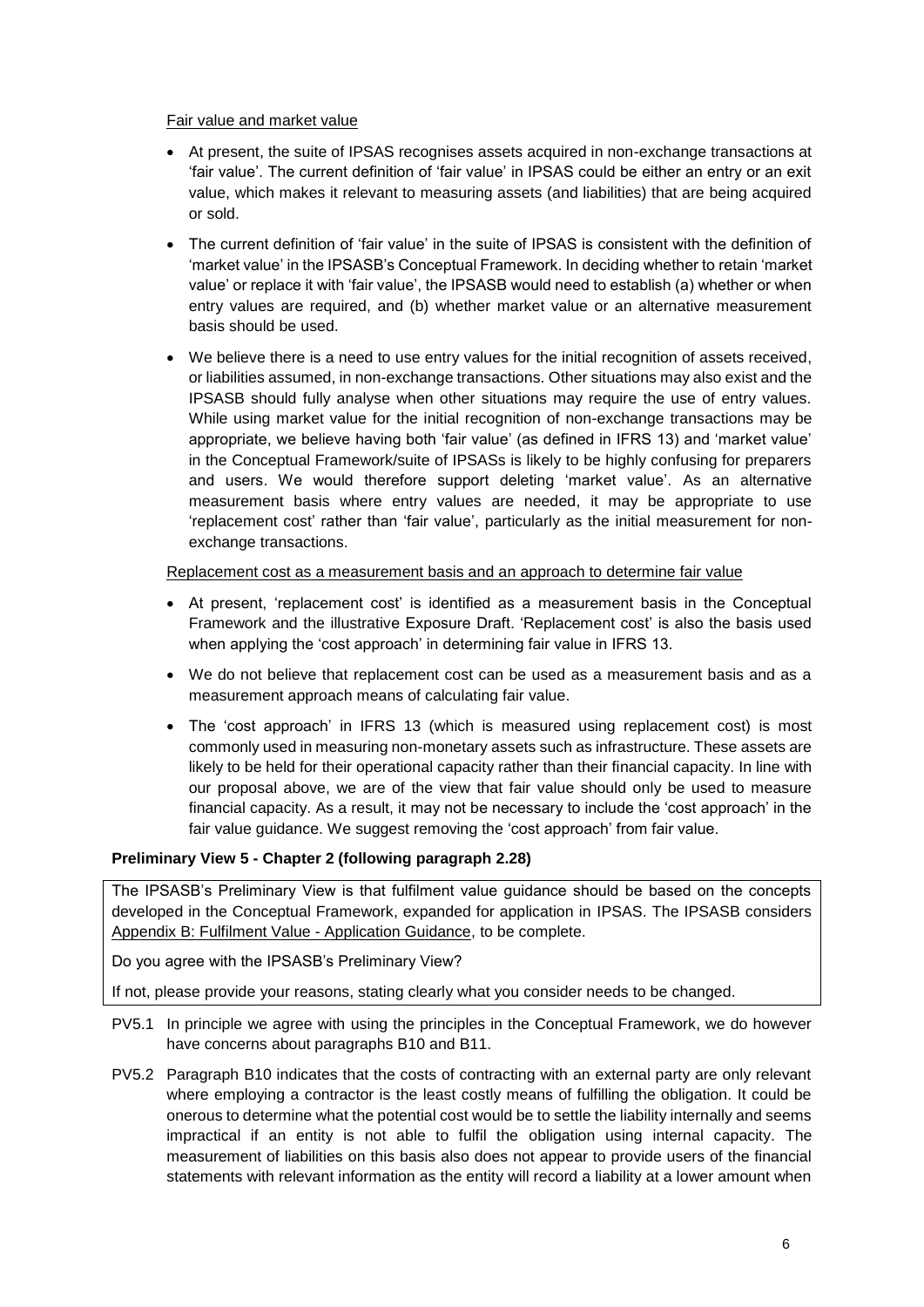it knows that it will not settle it in the manner on which the measurement is determined. While we agree that the least costly amount should be used, it should be constrained by how the entity plans to settle the liability.

## **Specific Matter for Comment 1 - Chapter 2 (following paragraph 2.29)**

Definitions relating to measurement have been consolidated in the core text of the Illustrative ED.

Do you agree that the list of definitions is exhaustive?

If not, please provide a listing of any other definitions that you consider should be included in the list and the reasons for your proposals.

SMC1.1 We agree that the list of definitions is complete. We have specific comments on the definitions included in the illustrative Exposure Draft and how they are interpreted which are included in Part B.

## **Preliminary View 6 - Chapter 2 (following paragraph 2.28)**

The IPSASB's Preliminary View is that replacement cost guidance should be based on the concepts developed in the Conceptual Framework, expanded for application in IPSAS. The IPSASB considers Appendix D: Replacement Cost - Application Guidance, to be complete.

Do you agree with the IPSASB's Preliminary View?

If not, please provide your reasons, stating clearly what you consider needs to be changed.

- PV6.1 We broadly support the basis used to develop the replacement cost.
- PV6.2 One of the methods used to determine fair value is the 'cost approach' which is based on the 'current replacement cost' of the asset. We have two concerns about this:
	- (a) It is unclear whether the 'current replacement cost' in IFRS 13 is the same as the 'replacement cost' in Appendix D. While there are similarities in their definitions, different wording is used to describe the same concepts, and the treatment of disposal proceeds at the end of an asset's life is unclear.
	- (b) If 'current replacement cost' and 'replacement cost' are the same and are calculated on the same basis, it is untenable to have the same measurement basis being used as a measurement basis in its own right (Appendix D) as well as a way of determining another (i.e. fair value in Appendix A).
- PV6.3 We have the following comments on the text included in Appendix D:
	- (a) The guidance in paragraphs D7 to D10 deals with the separation of assets into separate components to determine their useful lives. The separation of assets into components and identifying their useful lives is not unique to the replacement cost measurement basis. In accordance with the IPSAS on *Property, Plant and Equipment* (IPSAS 17), the components of assets and their useful lives should be determined irrespective of whether the historical cost or revaluation method is applied. We therefore suggest removing this section from the replacement cost chapter and it being retained in IPSAS 17.
	- (b) Paragraph D8 makes reference to "…an entity should have regard to the materiality of the assets in relation to the statement of financial position and also think carefully about what is significant…". The difference between significance and materiality is an area that causes confusion among preparers. These two terms are used here generically and do not provide preparers with any assistance. Components of assets are considered in relation to the cost of an asset – not to the value of assets on the statement of financial position. Guidance should be provided about how significance should be assessed. Given that more explicit guidance is provided in IPSAS 17, we suggest that this discussion should be located in IPSAS 17 rather than in the IPSAS on *Measurement*.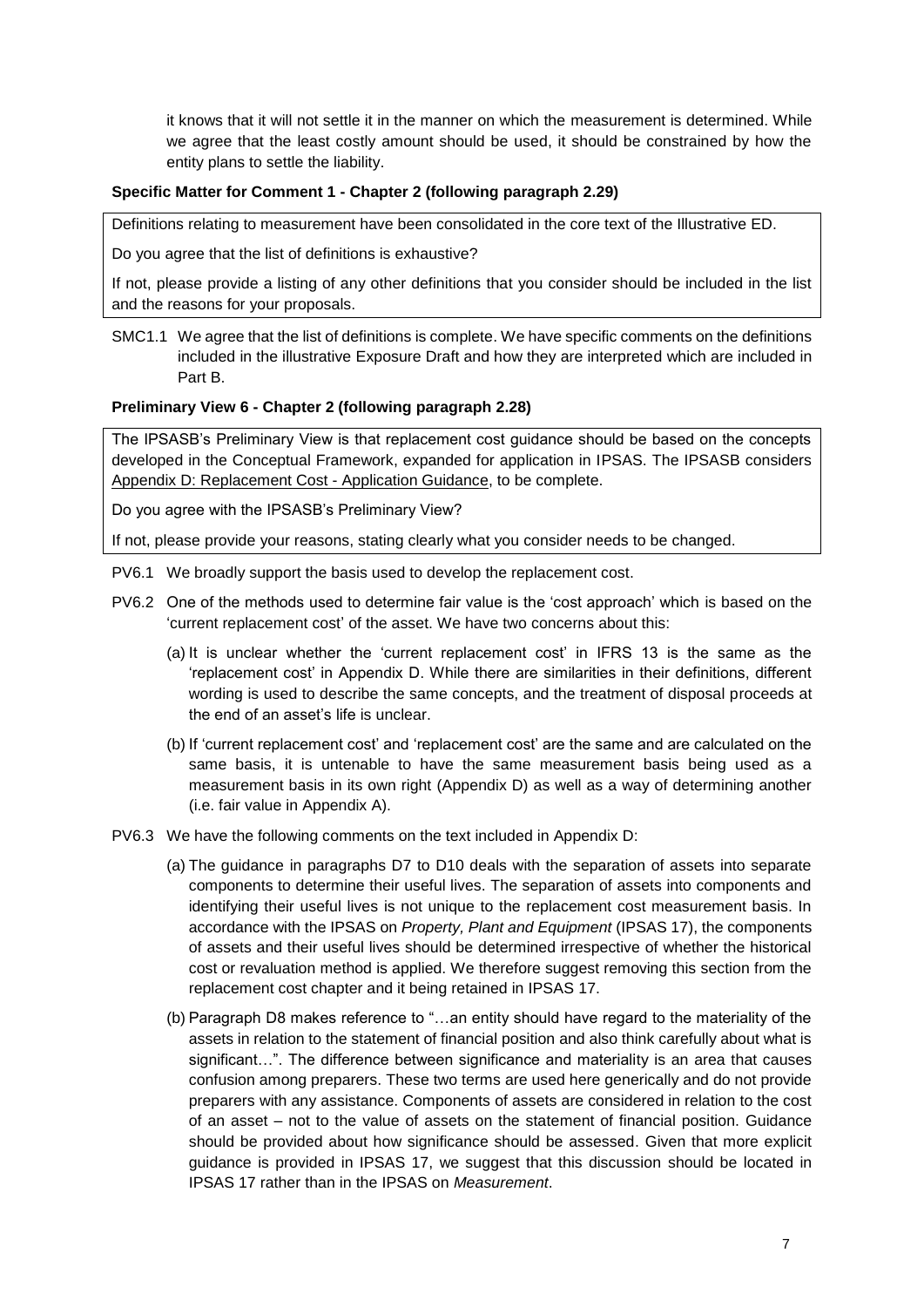(c) Paragraph D35 - The service units approach seems better suited (as drafted) for an impairment test. Consider whether this measurement technique is needed in this chapter.

## **CHAPTER 3 – HOW THE ILLUSTRATIVE ED WILL BE DEVELOPED FURTHER**

### **Specific Matter for Comment 2 - Chapter 3 (following paragraph 3.5)**

Guidance in International Valuation Standards (IVS) and Government Financial Statistics (GFS) has been considered as part of the Measurement project with the aim of reducing differences where possible; apparent similarities between IPSAS, IVS and GFS have been noted. Do you have any views on whether the IPSASB's conclusions on the apparent similarities are correct?

Do you agree that, in developing an Exposure Draft, the IPSASB should consider whether the concepts of Equitable Value and Synergistic Value should be reviewed for relevance to measuring public sector assets (see Addendum B)?

- SMC2.1 We believe that a more detailed review of the concepts in the addendum is needed to understand what specific differences (if any) exist. While on the face of it some of the words/concepts appear similar, however when applying the specific concepts differences may arise (e.g. 'current replacement cost' and 'replacement cost'). As measurement is a highly technical discipline, more rigour should be applied to establish whether the concepts are exactly the same or are different.
- SMC2.2 There is insufficient guidance in the Consultation Paper to be able to adequately comment on whether the concepts of synergistic or equitable value should be reviewed for their relevance in the public sector. We note that these are concepts that are used in the IVS literature and could therefore be used for valuations to achieve a variety of objectives. In order for them to have relevance for financial reporting, they would need to be able to provide relevant information to users of the financial statements to hold entities accountable and to make decisions. If these bases do not contribute to the objectives of financial reporting, then we do not believe they should be considered.

## **Preliminary View 7 - Chapter 3 (following paragraph 3.28)**

The IPSASB's Preliminary View is that all borrowing costs should be expensed rather than capitalized, with no exception for borrowing costs that are directly attributable to the acquisition, construction, or production of a qualifying asset.

Do you agree with the IPSASB's Preliminary View?

If not, please state which option you support and provide your reasons for supporting that option.

- PV7.1 We support the view that borrowing costs should be expensed as borrowing costs relate to the funding of the asset rather than being an attribute of the asset itself or enhancing its economic benefits or service potential. We support expensing borrowing costs as this achieves greater comparability across entities. We also note that borrowings in the public sector are often limited, or where undertaken, are centralised and usually needed to fund a shortfall in revenue rather than a specific project.
- PV7.2 A minority of respondents supported capitalising borrowing costs, but only where the financing is specifically incurred and directly attributable to the asset (option 3 on page 24 of the Consultation Paper).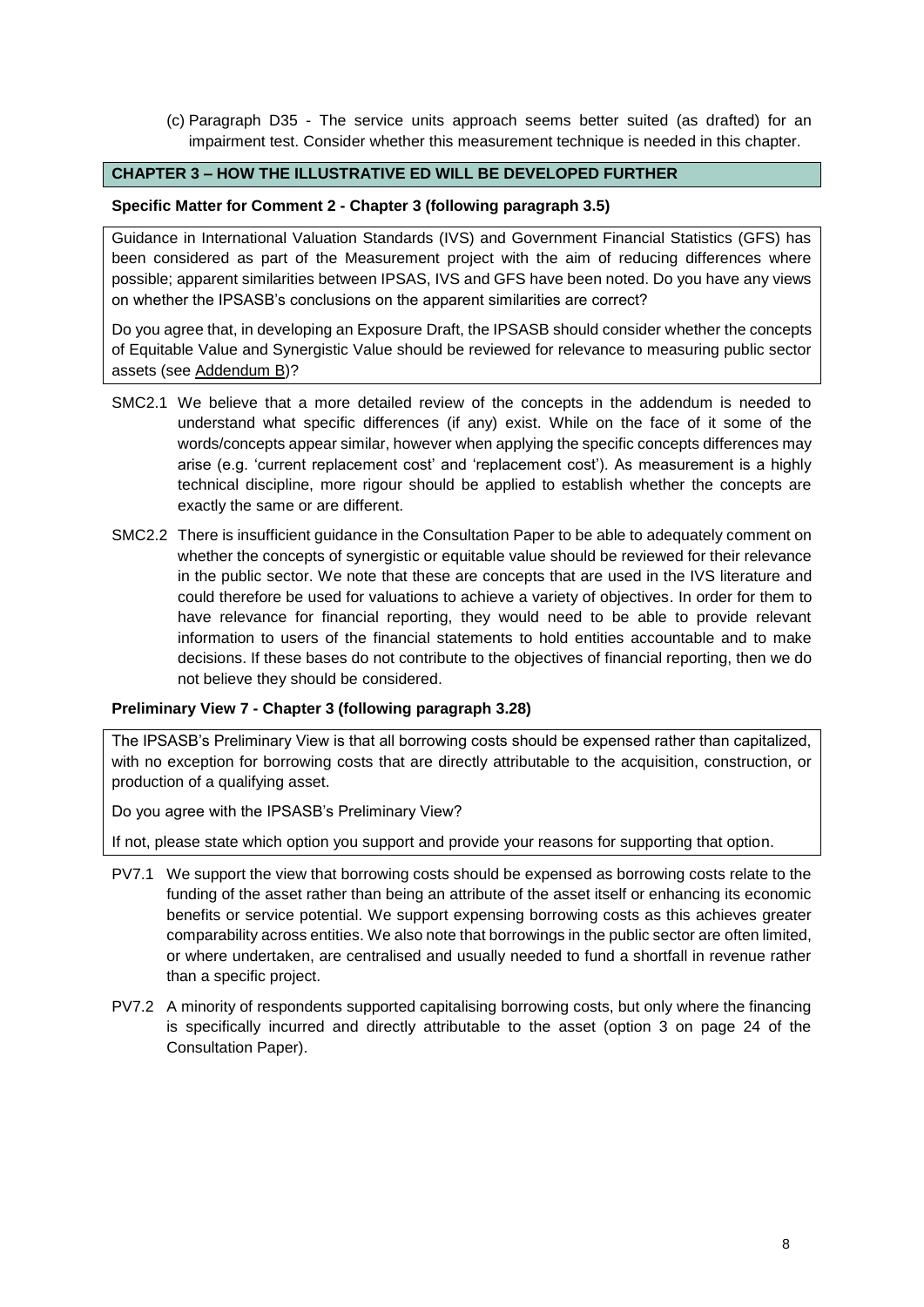## **Preliminary View 8 - Chapter 3 (following paragraph 3.36)**

The IPSASB's Preliminary View is that transaction costs in the public sector should be defined as follows:

**Transaction costs** are incremental costs that are directly attributable to the acquisition, issue or disposal of an asset or liability and would not have been incurred if the entity had not acquired, issued or disposed of the asset or liability.

Do you agree with the IPSASB's Preliminary View?

If not, please provide your reasons, and provide an alternative definition for the IPSASB to consider.

- PV8.1 We support the proposed definition of transaction costs.
- PV8.2 While we support the definition, we have questions about the explanatory guidance outlined on transaction costs, in particular paragraph 26 in the illustrative Exposure Draft. Paragraph 26 refers to the 'costs of ownership transfer'. This term is not commonly used in accounting literature. In our jurisdiction this would likely be translated as referring to transfer duty. We also question if this paragraph is necessary as the explanation in paragraph 25 explains the same concept. It is also unclear how transport costs should be dealt with based on the explanation in paragraph 26.

## **Preliminary View 9 - Chapter 3 (following paragraph 3.42)**

The IPSASB's Preliminary View is that transaction costs should be addressed in the IPSAS, Measurement, standard for all IPSAS.

Do you agree with the IPSASB's Preliminary View?

If not, please provide your reasons and state how you would address the treatment of transaction costs in IPSAS, together with your reasons for supporting that treatment.

PV9.1 We support the view that generic guidance on transaction costs should be provided in the IPSAS on *Measurement*. We note that it may still be necessary to provide specific guidance in the individual IPSAS. The guidance in the individual IPSAS and the IPSAS on *Measurement* should however be consistent.

## **Preliminary View 10 - Chapter 3 (following paragraph 3.54)**

The IPSASB's Preliminary View is that transaction costs incurred when entering a transaction should be:

- Excluded in the valuation of liabilities measured at fulfillment value;

- Excluded from the valuation of assets and liabilities measured at fair value; and

- Included in the valuation of assets measured at historical cost and replacement cost.

Do you agree with the IPSASB's Preliminary View?

If not, please provide your reasons and state how you would treat transaction costs in the valuation of assets and liabilities, giving your rationale for your proposed treatment.

PV10.1 We support the proposed treatment of transaction costs when entering a transaction.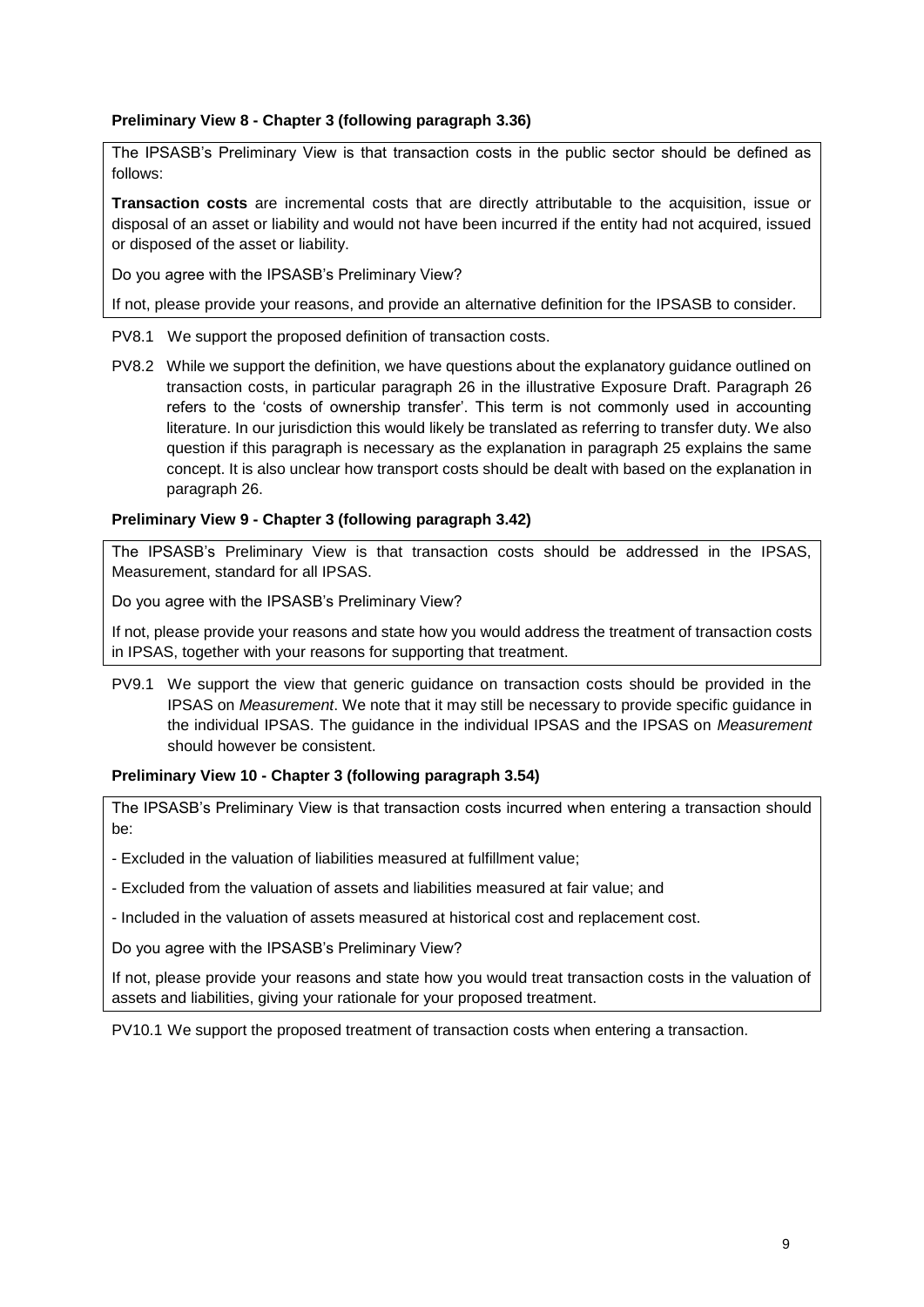## **Preliminary View 11 - Chapter 3 (following paragraph 3.54)**

The IPSASB's Preliminary View is that transaction costs incurred when exiting a transaction should be:

- Included in the valuation of liabilities measured at fulfillment value;
- Excluded from the valuation of assets and liabilities measured at fair value; and
- Excluded in the valuation of assets measured at historical cost and replacement cost.

Do you agree with the IPSASB's Preliminary View?

If not, please provide your reasons and state how you would treat transaction costs in the valuation of assets and liabilities, giving your rationale for your proposed treatment.

PV11.1 We support the proposed treatment of transaction costs when exiting a transaction.

## **CHAPTER 4 – APPLYING THE MEASUREMENT PRINCIPLES IN THE CONCEPTUAL FRAMEWORK TO INDVIDUAL IPSAS**

### **Specific Matter for Comment 3 - Chapter 4 (following paragraph 4.21)**

Do you agree that the measurement flow charts (Diagrams 4.1 and 4.2) provide a helpful starting point for the IPSASB to review measurement requirements in existing IPSAS, and to develop new IPSAS, acknowledging that other matters need to be considered, including:

- The Conceptual Framework Measurement Objective;

- Reducing unnecessary differences with GFS;

- Reducing unnecessary differences with IFRS Standards; and

- Improving consistency across IPSAS.

If you do not agree, should the IPSASB consider other factors when reviewing measurement requirements in existing IPSAS and developing new IPSAS? If so, what other factors? Please provide your reasons.

- SMC3.1 In principle we support the idea of the flowcharts and how they will be used. The way in which they are applied should however be flexible enough to allow for outcomes different to the default positions when an alternative basis better achieves the objectives of financial reporting. We also note that the flowcharts are likely only useful for the subsequent measurement of assets and liabilities rather than initial measurement (particularly for nonexchange transactions).
- SMC3.2 We have the following comments on the flow chart on assets:
	- (a) Based on the decision that operational assets should be measured at replacement cost, we believe that this could justify removing the 'cost approach' from fair value. The types of assets that would typically be measured using the 'cost approach' under fair value are specialised assets such as infrastructure. As these assets are likely to be held for their operational capacity and not their financial capacity, there may not be a need for the 'cost approach'.
	- (b) For the right-hand side of the flow chart that deals with financial capacity, there is no block questioning whether there is a change in the use of the asset from financial to operational capacity (the same block exists for the operational capacity part of the flowchart).
	- (c) The flow chart should be developed using flow chart conventions. Some of the blocks are 'question' blocks and some 'decision' blocks – without any distinction it is sometimes difficult to understand (particularly the bottom part of the flow charts).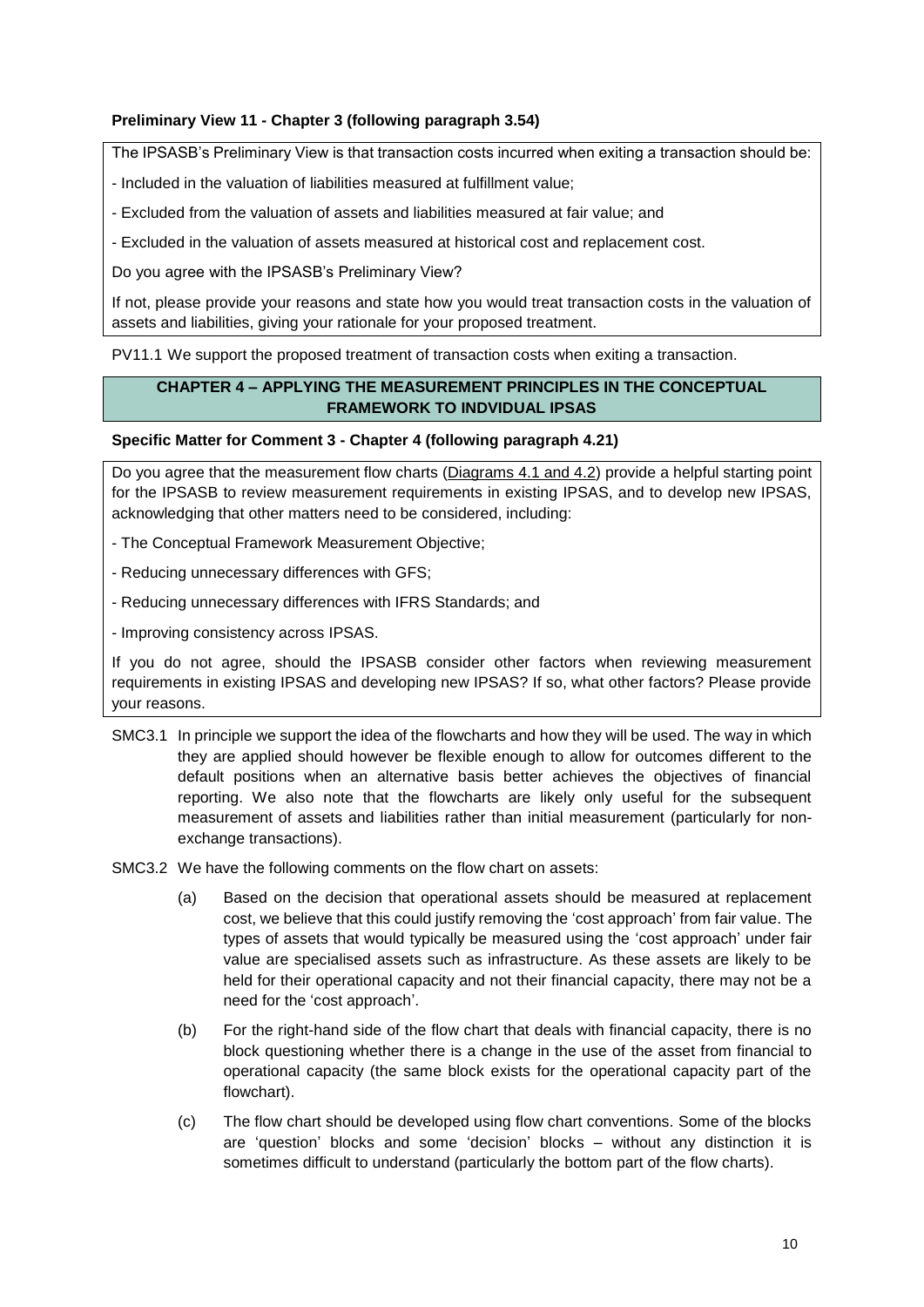- SMC3.3 We have the following comments on the flowchart for liabilities:
	- (a) The measurement of liabilities is often dependent on the nature of the liability. We therefore believe that there may not be as high a need for a flowchart on liabilities. That being said, the basis outlined for measuring liabilities is reasonable.
	- (b) We note that there may not be much difference between measuring short term liabilities using either of the measurement bases.
	- (c) We note that some liabilities, such as financial guarantee contracts and loan commitments could be liabilities of 'uncertain timing and amount'. These are typically measured initially at fair value and then at the higher of the amortised revenue earned from the fee charged and the expected credit losses. While we note that this could be dealt with under the 'consider an alternative measurement basis', it seems inappropriate at the outset to consider a cost of fulfilment approach when existing guidance in IPSAS is very different.
	- (d) Based on our comments on Appendix C, we note that 'amortised cost' is not 'historical cost' as defined – it may be a historical cost measure. This distinction needs to be made clear in the flowchart and throughout the illustrative Exposure Draft otherwise it is likely to cause confusion.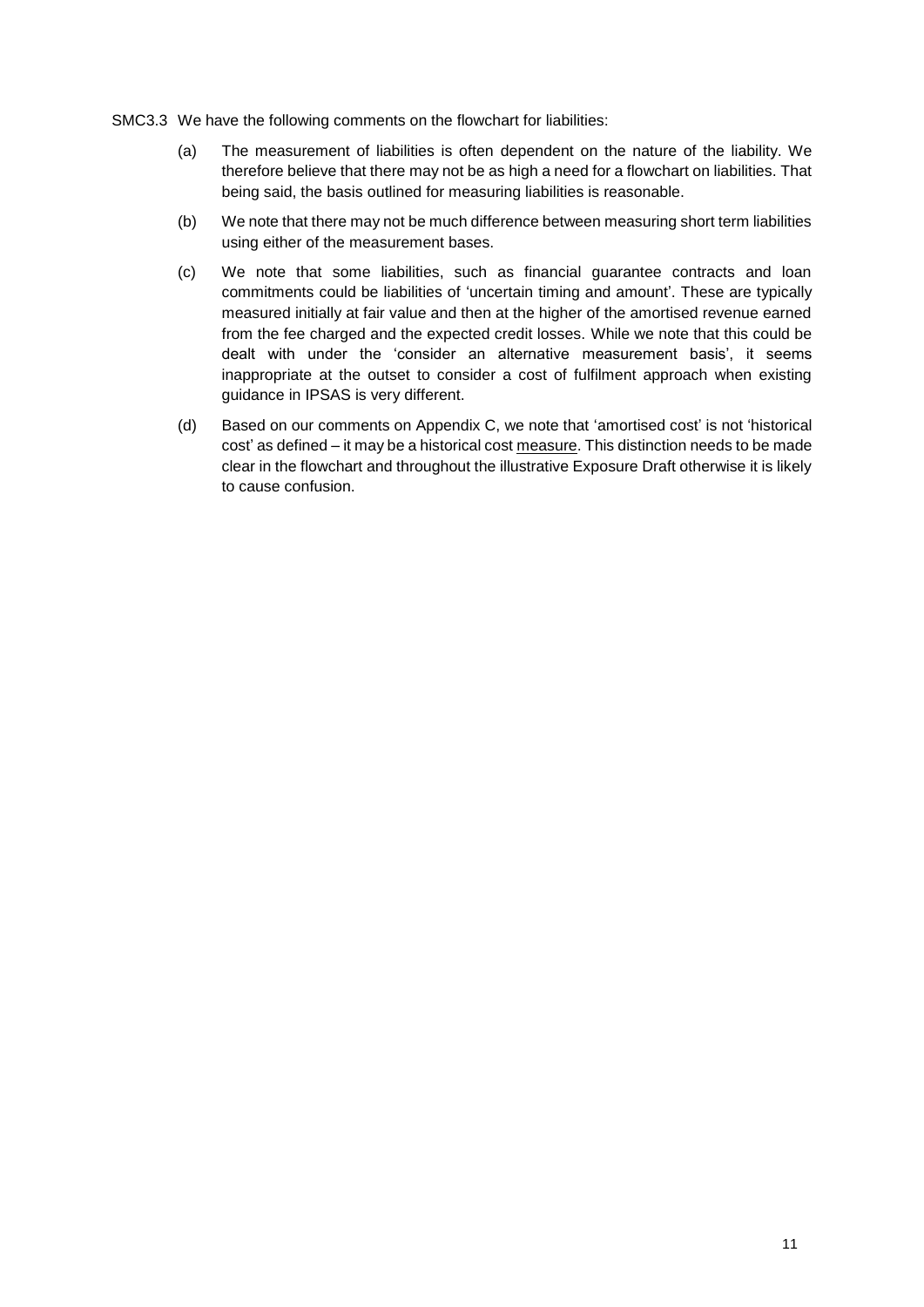# **PART B – OTHER COMMENTS**

| <b>Area</b>        | <b>Comment</b>                                                                                                                                                                                                                                                                                                                                                                                          |
|--------------------|---------------------------------------------------------------------------------------------------------------------------------------------------------------------------------------------------------------------------------------------------------------------------------------------------------------------------------------------------------------------------------------------------------|
| General            | Many of the discussions explaining the application of the measurement bases<br>indicate that the measurement is determined 'at reporting date'. Sometimes<br>reference is made to a 'measurement date', and sometimes both 'reporting date'<br>and 'measurement date. 'Valuation date' is also used.                                                                                                    |
|                    | For the measurement bases to be used more widely (for example, on acquisition<br>date for non-exchange transactions, the date of concluding public sector<br>combinations, and at year end), it is suggested that reference is made to<br>'measurement date'. The individual IPSAS will specify when the measurement<br>should be undertaken.                                                           |
|                    | The linkages between what will be in the IPSAS on Measurement and what will<br>be retained in other IPSAS is sometimes unclear. For example, explanations of<br>replacement cost, service units and reproduction cost are included in the<br>illustrative Exposure Draft. Similar discussions are included in IPSAS 21 and 26.<br>It is unclear if the discussions will be retained in IPSAS 21 and 26. |
| <b>Definitions</b> | Cost approach: It is unclear if the definition and basis of calculation of 'current<br>replacement cost' as envisaged as part of the 'cost approach' in determining fair<br>value, and replacement cost explained in Appendix D are different.                                                                                                                                                          |
|                    | One point to consider is the absence of any discussion on the proceeds from the<br>sale of the asset in the 'cost approach' in determining fair value.                                                                                                                                                                                                                                                  |
|                    | Market value: the reference to 'market value' is confusing when read with other<br>definitions such as 'market approach', 'market participants', 'market value for<br>assets', 'market value for liabilities'. It seems as if these definitions belong to<br>'market value' when they actually belong to 'fair value'.                                                                                  |
|                    | The definition should also refer to market value being determined at a<br>'measurement date' as with the other bases.                                                                                                                                                                                                                                                                                   |
|                    | There is no discussion on what a 'market' means or how it should be determined.<br>Given that the public sector often transacts in limited markets (often only with<br>other public sector entities) and/or in restricted markets, we believe it is worth<br>discussing what a 'market' means in the public sector.                                                                                     |
|                    | Replacement cost: The definition refers to 'reporting date' - based on comments<br>above, consider changing to 'measurement date'.                                                                                                                                                                                                                                                                      |
|                    | Unit of account: The IASB's Conceptual Framework includes a discussion on<br>'unit of account'. There is no equivalent discussion in the IPSASB's Conceptual<br>Framework. The IPSASB should consider this as part of its review of the<br>Conceptual Framework.                                                                                                                                        |
| Main body of ED    | Paragraph 12: The 1 <sup>st</sup> sentence indicates that fulfilment value "cannot be<br>observed directly". It is questionable whether this should be mentioned if<br>fulfilment value is an entity specific measurement basis.                                                                                                                                                                        |
|                    | Consider whether both paragraph 12 and 13 are needed as they explain similar<br>ideas.                                                                                                                                                                                                                                                                                                                  |
|                    | Paragraph 15 to 18 - These paragraphs from the Conceptual Framework are<br>too general to be of any value in an IPSAS that explains how to apply a                                                                                                                                                                                                                                                      |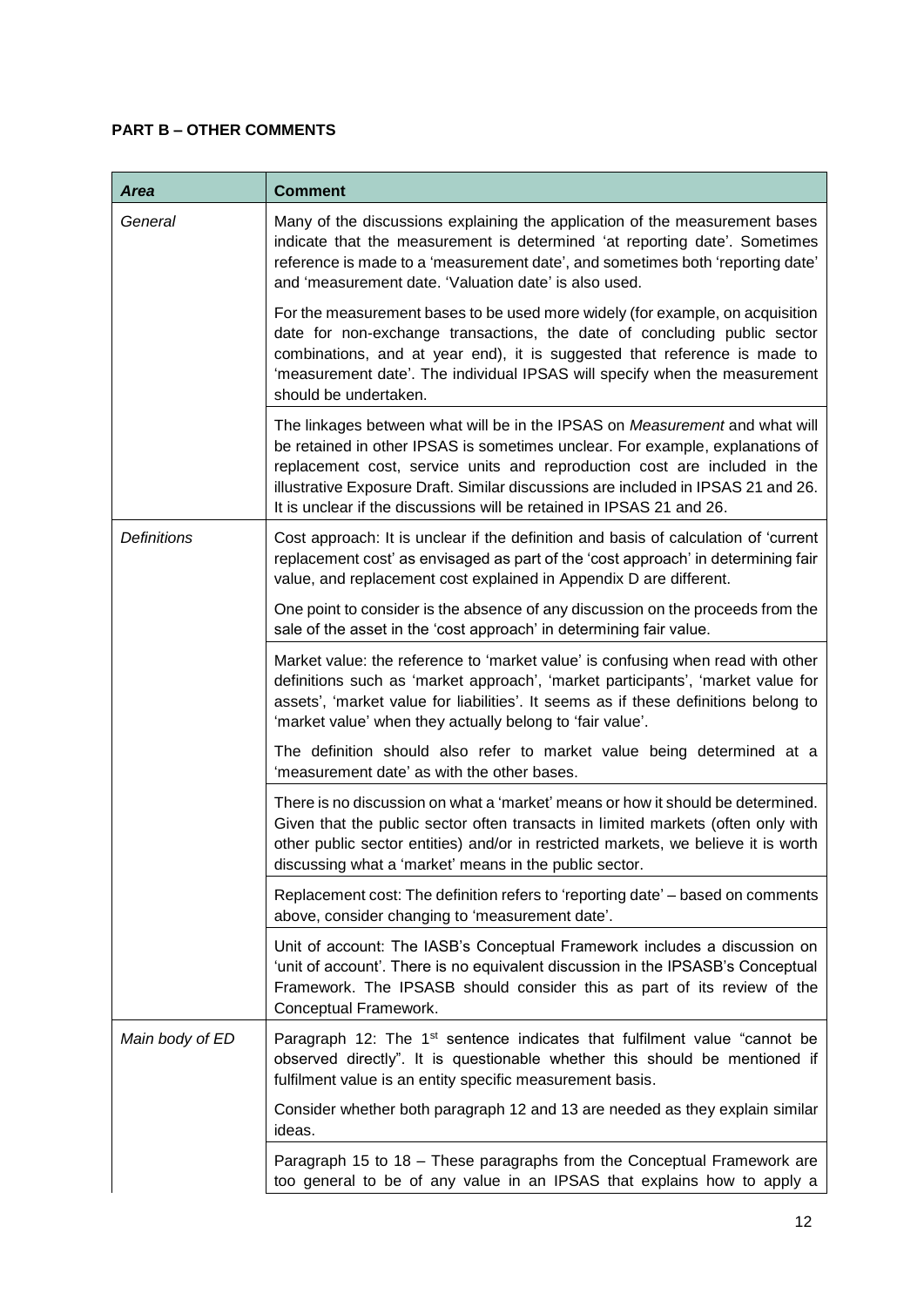|                   | measurement basis. It is suggested that they be deleted. If they are not deleted,<br>we have the following comments:                                                                                                                                                                                                                                                                                                 |
|-------------------|----------------------------------------------------------------------------------------------------------------------------------------------------------------------------------------------------------------------------------------------------------------------------------------------------------------------------------------------------------------------------------------------------------------------|
|                   | Paragraph 15/16 – These paragraphs explain depreciation and impairment.<br>Neither of these concepts are unique to historical cost.                                                                                                                                                                                                                                                                                  |
|                   | Paragraph 18 - This paragraph refers to discounting of liabilities.<br>Discounting could however equally apply to receivables.                                                                                                                                                                                                                                                                                       |
|                   | Paragraph 20 - This paragraph refers to reporting date and measurement date<br>interchangeably. Consider only referring to measurement date.                                                                                                                                                                                                                                                                         |
|                   | Paragraph 22 – This paragraph starts out by saying that "replacement cost is<br>different to fair value because"                                                                                                                                                                                                                                                                                                     |
|                   | This paragraph seems to conflict with the current guidance on fair value which<br>allows the use of replacement cost when applying the 'cost approach'.                                                                                                                                                                                                                                                              |
| Appendix A        | If the cost approach is retained, we have the following comment on paragraph<br>A19 - Paragraph D5 explains that a particular asset may need to be situated in<br>a particular location because of legal or social policy decisions. It might be helpful<br>to include a similar discussion in A19 as this is likely to be a reason for not being<br>able to use a non-financial asset for its highest and best use. |
|                   | Paragraph A22(a)(i) - It might be helpful to include a reference to heritage assets<br>as collections of heritage assets are often an example where the collection may<br>have more value than the sum of the individual assets.                                                                                                                                                                                     |
|                   | Paragraph A29 - The list outlines examples when the transaction price of an<br>asset or liability may be different to the fair value at acquisition. It might be helpful<br>to include in the list that an entity may not charge a market related rate to achieve<br>specific social policy objectives, e.g. the issuing of concessionary loans or<br>financial guarantees where no or a nominal fee is charged.     |
|                   | Paragraph A39 - There is no mention in A39 or A40 of the inclusion of the<br>proceeds from the disposal of the asset at the end of its life in the valuation (as<br>is the case when replacement cost is discussed in Appendix D).                                                                                                                                                                                   |
|                   | If the cost approach is retained, we have the following comments on paragraph<br>A40 - It is unclear whether the determination of replacement cost in this appendix<br>is on an 'optimised' basis or not (as is the case in Appendix D).                                                                                                                                                                             |
|                   | It would be helpful if the differences between how replacement cost is defined<br>and discussed in Appendix A and Appendix D could be compared, differences<br>identified, and resolved. If they are meant to be determined on the same basis,<br>then Appendix A should refer to Appendix D.                                                                                                                        |
| <b>Appendix B</b> | The linkages between this Appendix and existing Standards is unclear. Will the<br>text explaining fulfilment value be removed from IPSAS 19 and IPSAS 42?                                                                                                                                                                                                                                                            |
|                   | Paragraph B1(c) - Is it necessary to separately list the timing of settlement? This<br>is inherently part of the valuation technique.                                                                                                                                                                                                                                                                                |
|                   | Paragraph B14 - Consider deleting the last sentence as it does not add anything.<br>If this sentence is deleted, consider combining B14 and B15.                                                                                                                                                                                                                                                                     |
|                   | Paragraph B22 - Reference is made to the 'current counterparty'. The<br>counterparty may not be known, which is often the case for provisions. An<br>example is the payment of contractors for a remediation liability. The specific                                                                                                                                                                                 |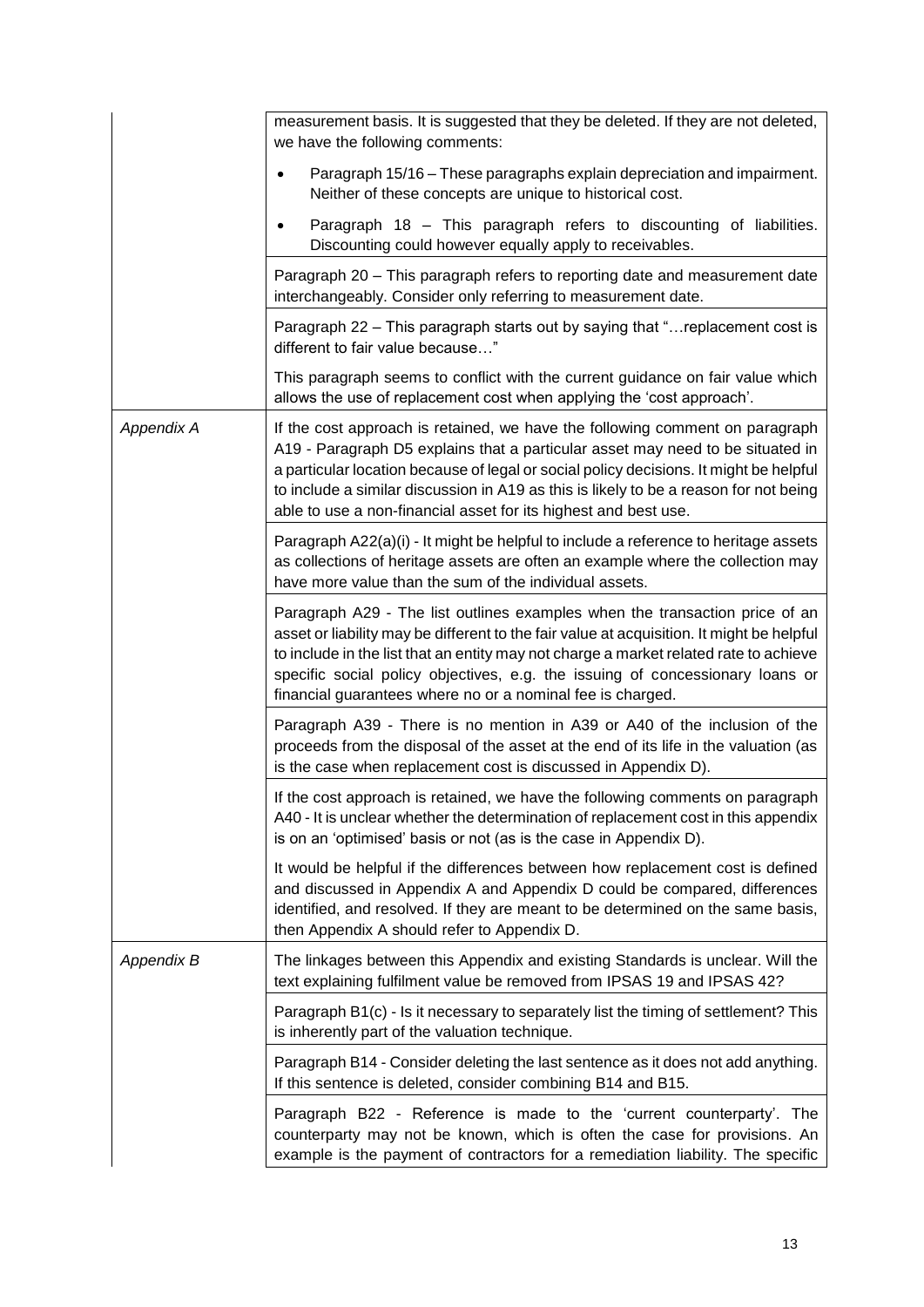|                   | contractors may not be known when the provision is recognised so the<br>identification of the 'current counterparty' seems impractical.                                                                                                                                                                                                                                                                                                        |
|-------------------|------------------------------------------------------------------------------------------------------------------------------------------------------------------------------------------------------------------------------------------------------------------------------------------------------------------------------------------------------------------------------------------------------------------------------------------------|
|                   | Heading: 'Income Approach' – consider changing the formatting as the next<br>discussion on 'present value techniques seems to be part of the 'income<br>approach'.                                                                                                                                                                                                                                                                             |
|                   | Paragraph B36 - For (b), consider changing the term 'contracts' to 'liabilities'.                                                                                                                                                                                                                                                                                                                                                              |
|                   | Paragraph B48 - Reference is made to 'current information at the end of the<br>reporting period' - This implies that estimates are only made at year end which<br>may not always be the case (e.g. public sector combinations).                                                                                                                                                                                                                |
| <b>Appendix C</b> | Paragraph C1 - Consider amending as follows: "at the time of its acquisition<br>and/or development" so that it is clear that an asset could be both acquired<br>and subsequently developed (this proposed amendment is also consistent with<br>wording in paragraph C11).                                                                                                                                                                      |
|                   | Also consider changing the tenses of 'develop' or 'acquire' to past tense, i.e.<br>'developed' or 'acquired'.                                                                                                                                                                                                                                                                                                                                  |
|                   | Paragraph C4 – Reference is made to a 'current value'. It is unclear what this<br>'current value' represents and how it would be calculated.                                                                                                                                                                                                                                                                                                   |
|                   | Footnote 38 - "The application guidance focuses on historical cost for assets,<br>because the consultation paper's flow chart for liability indicates that historical<br>cost is not applicable to the measurement of liabilities." Page 41 of the<br>Consultation Paper however seems to refer specifically to historical cost. This<br>footnote seems to be inconsistent with the flow chart in the Consultation Paper.                      |
|                   | Paragraph C8 - Review the drafting of the last sentence as some wording seems<br>to be missing.                                                                                                                                                                                                                                                                                                                                                |
|                   | Paragraph C10 - An example of a bond is used in this paragraph. As bonds are<br>initially measured at fair value at acquisition, this example seems inappropriate<br>in a discussion of amortised cost.                                                                                                                                                                                                                                        |
|                   | Paragraph $C15(b)(v)$ - The IASB is proposing changes to whether these<br>proceeds can be included in the cost of the assets. The IPSASB should monitor<br>the project to ensure that the latest developments are included in the IPSAS on<br>Measurement.                                                                                                                                                                                     |
| <b>Appendix D</b> | Paragraph D1 and D2 - The different use of the term 'reporting date' and<br>'measurement date' is observed.                                                                                                                                                                                                                                                                                                                                    |
|                   | Paragraph D7 - The reference to 'design lives' should be changed to 'economic<br>lives'. Design life is a term generally used by engineers and is often inconsistent<br>with the idea of economic life for accounting purposes. Engineers will not change<br>or extend the 'design life' of an asset, but for accounting purposes the actual use<br>of an asset by all users (i.e. economic life) may extend beyond an asset's design<br>life. |
|                   | Paragraph D16 - This paragraph should make it clear that even though land is<br>included in the valuation, it should be accounted for separately in accordance<br>with the relevant IPSAS.                                                                                                                                                                                                                                                     |
|                   | Paragraph D21 - Reference is made to 'listed' assets. It is unclear what this<br>means.                                                                                                                                                                                                                                                                                                                                                        |